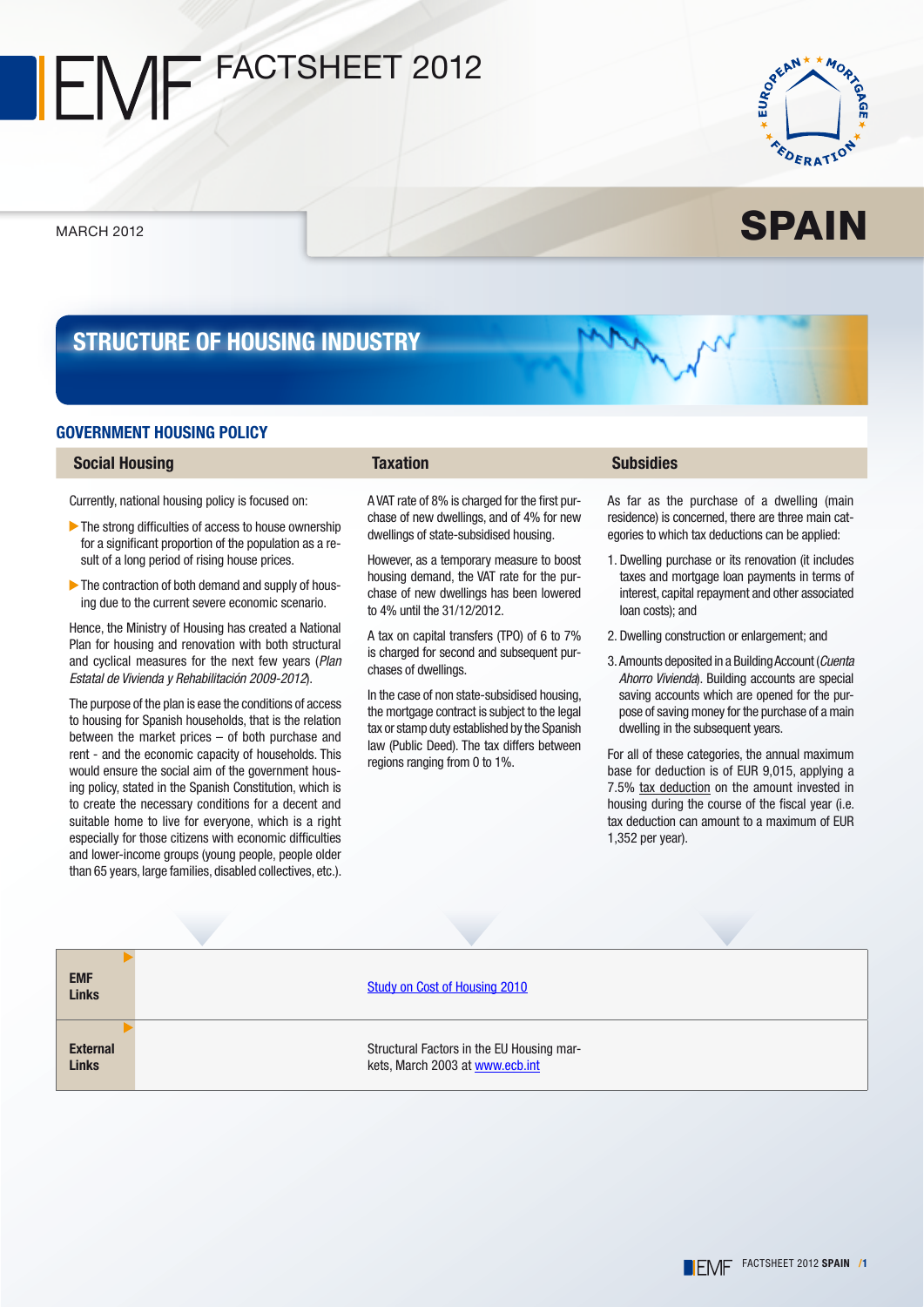### HOUSING STOCK and TENURE

the EU, with insufficient public rental housing and an undeveloped professional rental market (most of the tenancy agreements are agreed between

### Trends **Data** According to latest available data from the Ministry of Public Works (*Ministerio de Fomento*) total housing stock at the end of 2010 amounted to 25,837,108 dwellings, which represented a slight increase (of 1%) compared to 2009 levels. On the basis of the evolution of housing completions and transactions, it is estimated that around 689,849 new dwellings of the total housing stock are still unsold. Around a 69% of total housing stock is classified as "main residence" and only 7.7% corresponds to rental houses. Over recent years, the Spanish Government has made an important effort in order to boost the rental market by providing developers with qualified financial support and both landlords and tenants with tax benefits. However, the rental market in Spain is still one of the least developed of *Total Dwelling Stock Owner Occupation Rate*

| <b>EMF</b><br><b>Links</b>      | <b>Hypostat Tables</b>                                                                                                                                                                  |
|---------------------------------|-----------------------------------------------------------------------------------------------------------------------------------------------------------------------------------------|
| <b>National</b><br><b>Links</b> | Ministry of Public Works (Ministerio de Fomento): www.fomento.es<br>National Statistics Institute (Instituto Nacional de Estadística): www.ine.es<br>(Survey on living conditions 2009) |
| <b>External</b><br><b>Links</b> | Income and living conditions at: www.epp.eurostat.ec.europa.eu                                                                                                                          |

### **DEMOGRAPHY**

private individuals).

| <b>Trends</b>                   |                                                                                                                                                                                                                                                                                                                                                                                                                                                                                                                                                             | Data                                                                                      |
|---------------------------------|-------------------------------------------------------------------------------------------------------------------------------------------------------------------------------------------------------------------------------------------------------------------------------------------------------------------------------------------------------------------------------------------------------------------------------------------------------------------------------------------------------------------------------------------------------------|-------------------------------------------------------------------------------------------|
|                                 | At the end of 2010, the population in Spain was over 46 million inhabitants.<br>As a consequence of the decrease in the number of births, there has been a<br>gradual decrease in the size of private households coupled with an increase<br>in the number of households with 2 or 3 residents. However, the ageing of<br>population and the perspectives of lower migration inflows as a result of the<br>continuing economic crisis may impact households' formation in the next<br>couple of years and could lead to negative effects on housing demand. | Population                                                                                |
|                                 |                                                                                                                                                                                                                                                                                                                                                                                                                                                                                                                                                             |                                                                                           |
| <b>EMF</b><br><b>Links</b>      |                                                                                                                                                                                                                                                                                                                                                                                                                                                                                                                                                             | <b>Hypostat Tables</b>                                                                    |
| <b>National</b><br><b>Links</b> |                                                                                                                                                                                                                                                                                                                                                                                                                                                                                                                                                             | National Statistics Institute ( <i>Instituto Nacional de Estadística</i> ):<br>www.ine.es |
| <b>External</b><br><b>Links</b> |                                                                                                                                                                                                                                                                                                                                                                                                                                                                                                                                                             | Population and social condition at www.epp.eurostat.ec.europa.eu                          |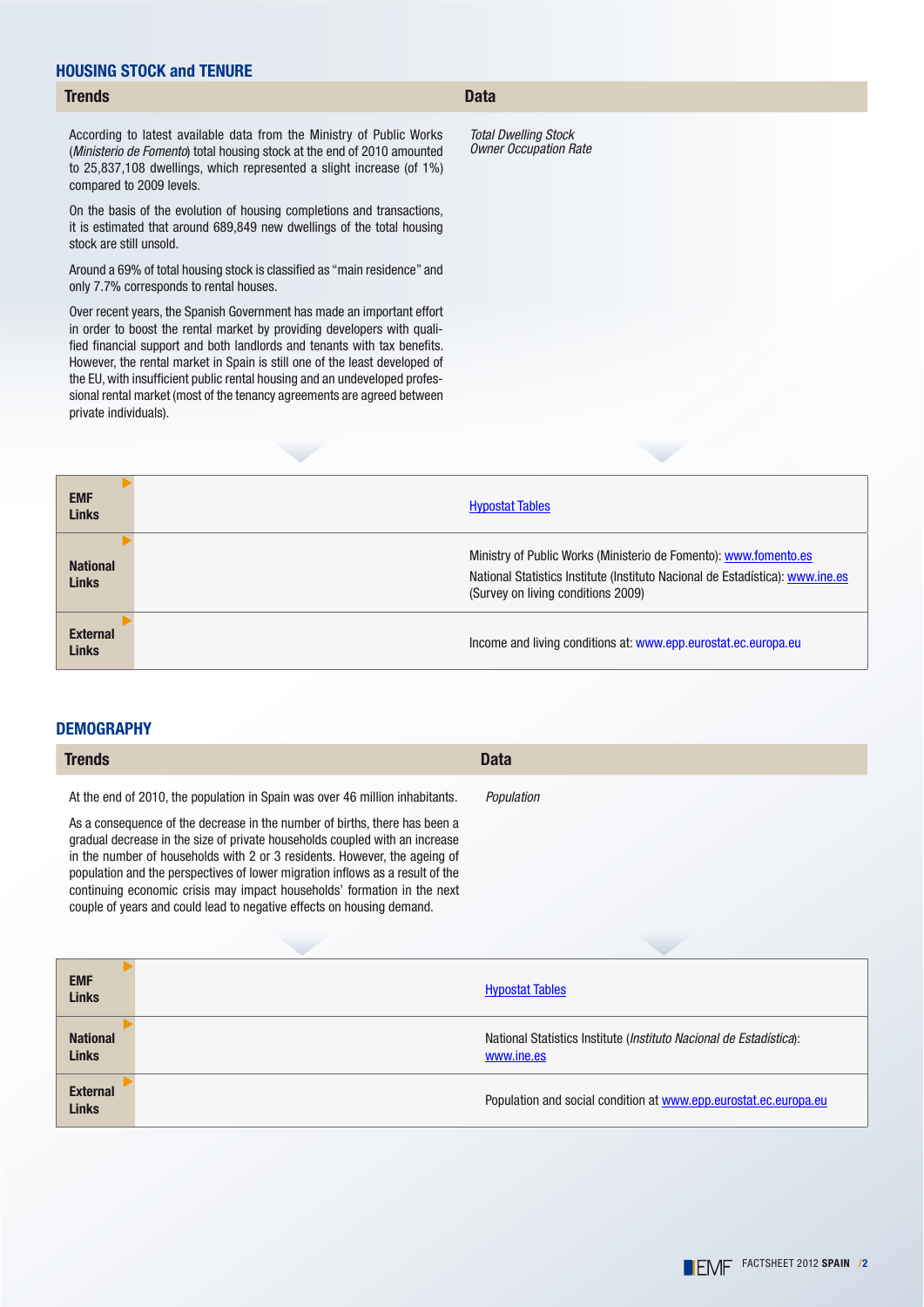### HOUSING SUPPLY

### Trends **Data**

During 2010 and 2011 the downard adjustment in real estate activity has continued. On an annual basis, in 2010 91,662 dwellings were started, which is equal to only 11% of 2006 levels. Available data for 2011 signals that this trend continued, recording an additional decrease of 13% in housing starts.

The high levels of indebtedness of both the construction and developer sectors made the funding of new projects considerably difficult. As a consequence, the number of new projects developed directly by final owners - in regime of self-promotion or cooperatives - significantly increased.

As regards housing completions, the decreasing trend which had started at the end of 2008 continued. Since its peak, the number of housing completions has fallen by 71% on an annual basis, as it went from more than 600,000 completed dwelling units in 2007 down to less than 200,000 in 2011.

*Housing Starts Housing Completions Building Permits Residential Investment*

| <b>EMF</b><br>Links      | <b>Hypostat Tables</b>                                           |  |
|--------------------------|------------------------------------------------------------------|--|
| <b>National</b><br>Links | Ministry of Public Works (Ministerio de Fomento): www.fomento.es |  |

### HOUSE PRICES

| <b>Trends</b>                                                                                                                                                                                                                                                                                                                                                                                                                                                                                                                                                |                                                                                                                                                                                                                                                                                                                                                                           | <b>Data</b>                                                      |
|--------------------------------------------------------------------------------------------------------------------------------------------------------------------------------------------------------------------------------------------------------------------------------------------------------------------------------------------------------------------------------------------------------------------------------------------------------------------------------------------------------------------------------------------------------------|---------------------------------------------------------------------------------------------------------------------------------------------------------------------------------------------------------------------------------------------------------------------------------------------------------------------------------------------------------------------------|------------------------------------------------------------------|
| From the end of the 1990s to the first half of 2008, house prices in Spain<br>showed very positive growth rates, reaching their peak in the period from<br>2002 to 2005 (16.6%) as the good performance of the whole economy and<br>employment, as well as decreasing mortgage rates, fostered housing demand.<br>After 2005, house prices started to grow at a slower rate due to a drop in<br>housing demand resulting from the combination of both accessibility problems<br>(due to the high levels of house prices) and the increase in interest rates. |                                                                                                                                                                                                                                                                                                                                                                           | Annual Percentage Change in Nominal House Prices                 |
|                                                                                                                                                                                                                                                                                                                                                                                                                                                                                                                                                              | However, the burst of the crisis in 2007 prompted a sharp adjustment in house<br>prices. According to the figures published by the Ministry of Public Works<br>(Ministerio de Fomento), housing prices recorded its first annual decrease<br>at the end of 2008, falling by 3.2%. Since then, the cumulated decrease in<br>housing prices in September 2011 has been 18%. |                                                                  |
|                                                                                                                                                                                                                                                                                                                                                                                                                                                                                                                                                              |                                                                                                                                                                                                                                                                                                                                                                           |                                                                  |
| <b>EMF</b><br><b>Links</b>                                                                                                                                                                                                                                                                                                                                                                                                                                                                                                                                   |                                                                                                                                                                                                                                                                                                                                                                           | <b>Hypostat Tables</b><br><b>Quarterly Review Statistics</b>     |
| <b>National</b><br>Links                                                                                                                                                                                                                                                                                                                                                                                                                                                                                                                                     |                                                                                                                                                                                                                                                                                                                                                                           | Ministry of Public Works (Ministerio de Fomento): www.fomento.es |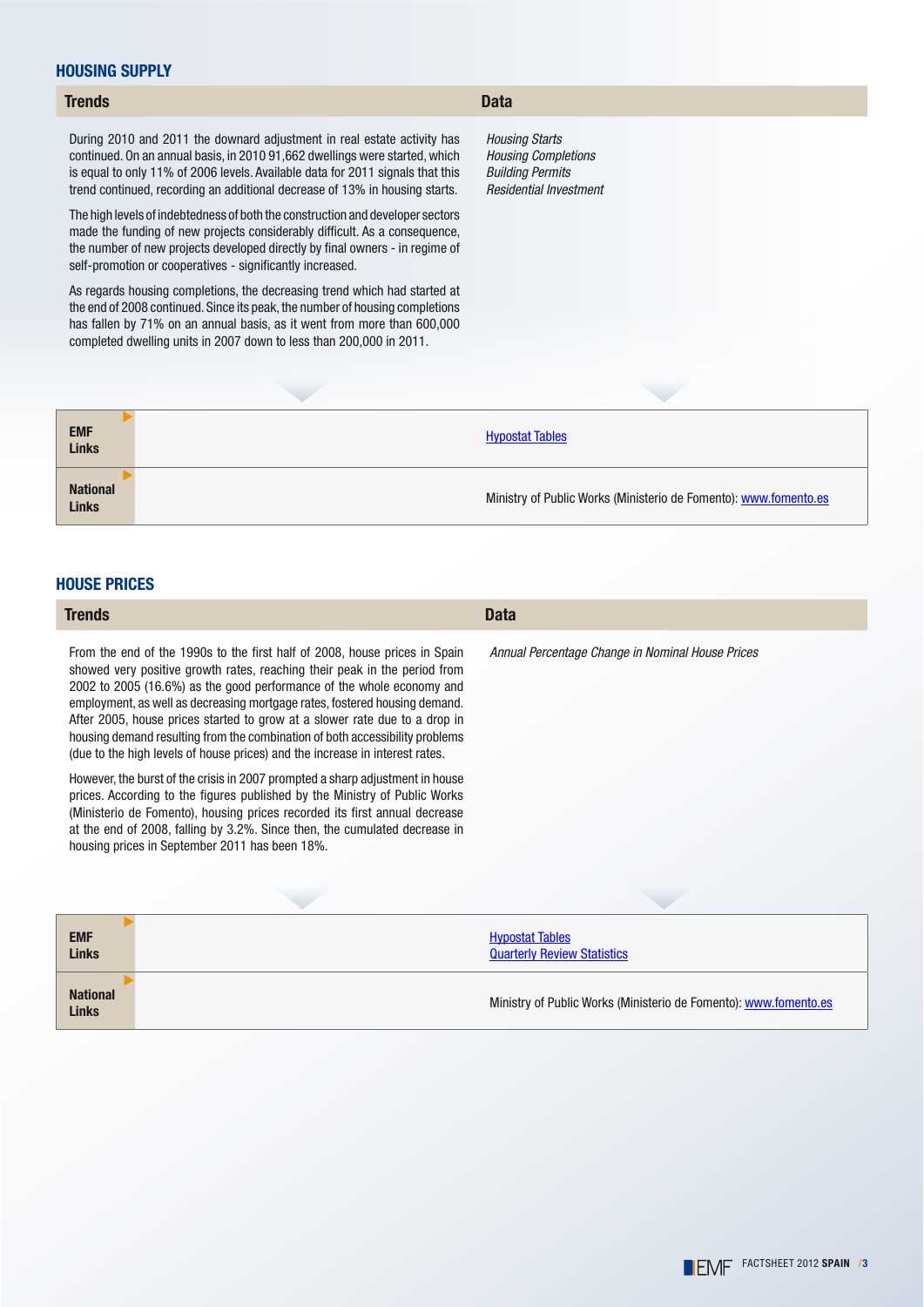### **TRANSACTIONS**

| <b>Transaction Costs</b>                                                                                                                                                                                       |                                      | <b>Trends</b>                                                                                                                                                                                                                                                 | <b>Data</b>                                                         |
|----------------------------------------------------------------------------------------------------------------------------------------------------------------------------------------------------------------|--------------------------------------|---------------------------------------------------------------------------------------------------------------------------------------------------------------------------------------------------------------------------------------------------------------|---------------------------------------------------------------------|
| The costs related to the house purchase represent<br>the biggest part of total transaction costs.<br>The most significant of these costs is the property<br>tax, which may amount to 9% of the purchase value. |                                      | The number of housing transactions<br>recorded its peak in 2006 (955,186). In<br>early 2007, the number of transactions<br>started to decrease progressively, re-<br>cording negative growth rates both on<br>quarterly and yearly basis.                     | <b>Number of Transactions</b>                                       |
|                                                                                                                                                                                                                |                                      | In 2010, some signs of reactivation of<br>the housing market were observed, an-<br>ticipating the future removal in 2011 of<br>some tax incentives and the increase of<br>the VAT rate.                                                                       |                                                                     |
|                                                                                                                                                                                                                |                                      | Housing transactions in 2010 grew by<br>5.9% compared to 2009 and reached<br>491,287 units. However, during 2011<br>the housing market cooled-off, reflect-<br>ing the severe economic background<br>and transactions decreased by 29% on<br>an annual basis. |                                                                     |
|                                                                                                                                                                                                                |                                      |                                                                                                                                                                                                                                                               |                                                                     |
| <b>EMF</b><br><b>Links</b>                                                                                                                                                                                     | <b>Study on Cost of Housing 2010</b> |                                                                                                                                                                                                                                                               | <b>Hypostat Tables</b>                                              |
| <b>National</b><br><b>Links</b>                                                                                                                                                                                |                                      |                                                                                                                                                                                                                                                               | Ministry of Public Works (Ministerio de Fomento):<br>www.fomento.es |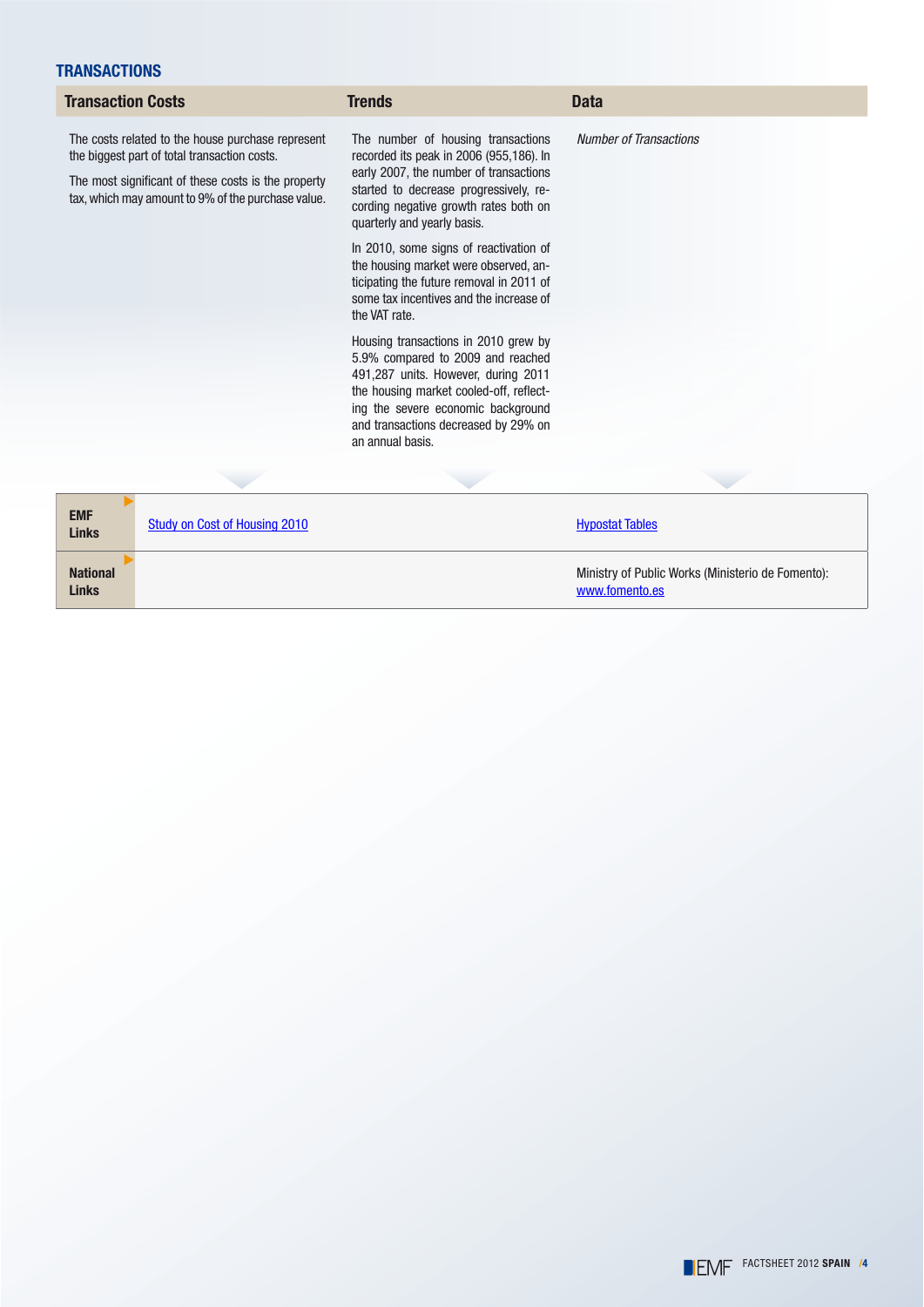# STRUCTURE OF MORTGAGE MARKET

### SIZE AND GROWTH

### **Trends and Interest Rates Data Accord Participate Control Control Control Control Control Control Control Control Control Control Control Control Control Control Control Control Control Control Control Control Control Con**

### Trends:

Total outstanding mortgage market in Spain amounts to EUR 1,044 billion, 64.3% of which is residential mortgage lending.

In terms of ratio to GDP, at the end of June 2011 total mortgage lending outstanding amounted to 97% of Spanish GDP.

Mortgage activity has been sharply affected by the adverse economic scenario since the onset of the crisis in 2007. Many factors, such as the worsening sovereign debt turmoil in the euro area, persistently high levels of unemployment and strong economic uncertainty hit both credit demand and supply.

In 2007, total mortgage outstanding decreased on annual basis by 2.1% for the first time on record. During 2011 this trend continued and in September 2011 the cumulative decrease since December was 4.3%.

### Interest rates:

In Spain most mortgage loans are subscribed at variable rates referenced to 12-month Euribor rate which is strongly linked to the ECB's overnight rate.

The expansionary monetary policy adopted by the ECB since the end of 2008 led to a considerable decrease in mortgage interest rates, which have remained at record lows since 2009.

Without a doubt, the low level of interest rates helped reduce mortgage debt servicing costs for borrowers and containing borrowers' defaults.

*Total Outstanding Residential Loans Gross lending Net lending Representative Interest Rates on New Mortgage Loans*

| <b>EMF</b><br><b>Links</b>      | <b>Hypostat Tables</b><br><b>Quarterly Review Statistics</b>                                                                 |
|---------------------------------|------------------------------------------------------------------------------------------------------------------------------|
| <b>National</b><br><b>Links</b> | Spanish Mortgage Association (Asociación Hipotecaria Española):<br>www.ahe.es<br>Bank of Spain (Banco de España): www.bde.es |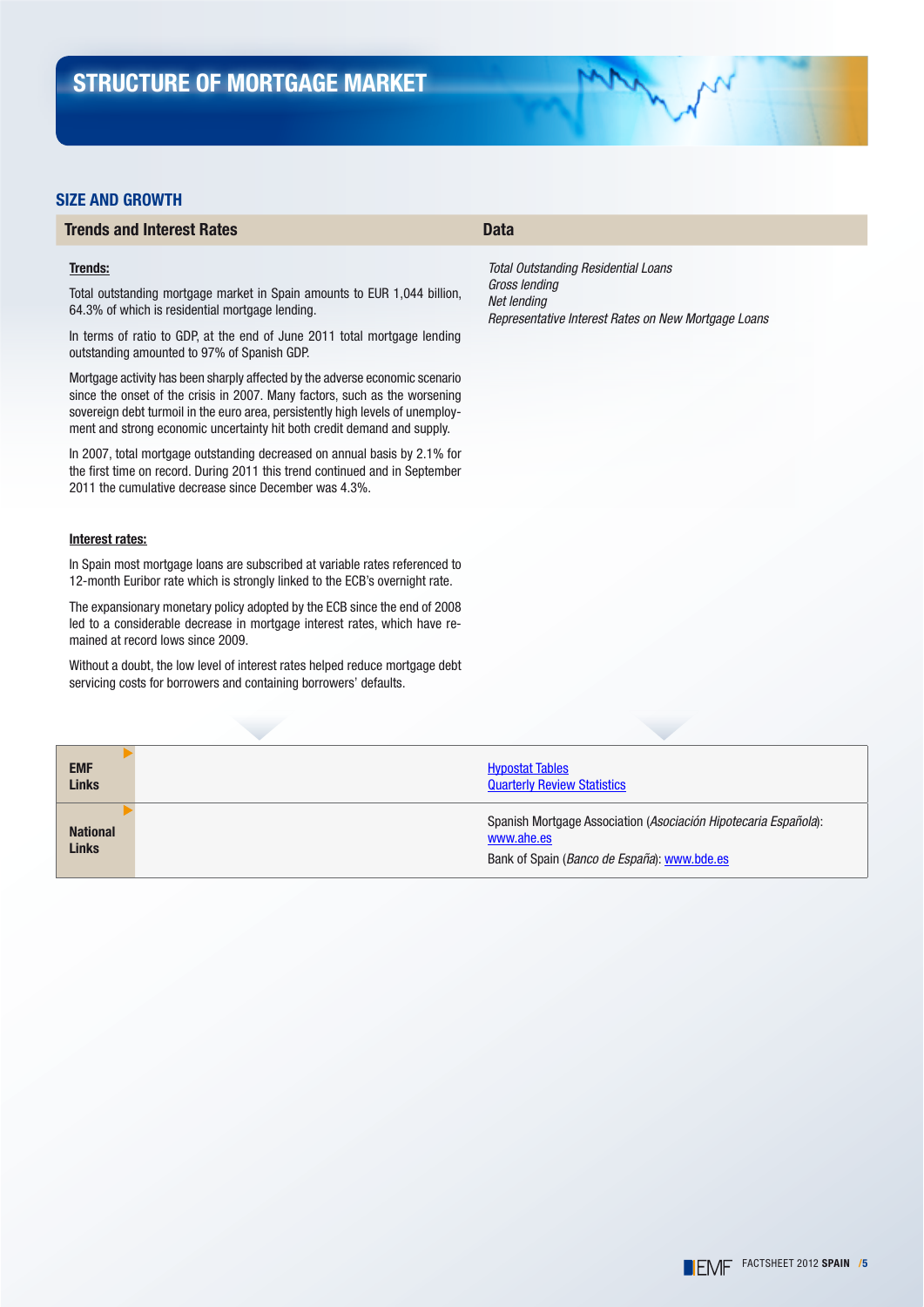### INDUSTRY STRUCTURE

| <b>Type of Lenders</b>                                                                                                                                                                                                                                                                                                                                                                                                                     | <b>Top 5 Lenders</b>                                                                                                                                                                                                  | <b>Regulation</b>                                                                                                                | <b>Distribution Channels</b>                                                                                                                                                                                                                                                                                                                                                                                                                                                                    |
|--------------------------------------------------------------------------------------------------------------------------------------------------------------------------------------------------------------------------------------------------------------------------------------------------------------------------------------------------------------------------------------------------------------------------------------------|-----------------------------------------------------------------------------------------------------------------------------------------------------------------------------------------------------------------------|----------------------------------------------------------------------------------------------------------------------------------|-------------------------------------------------------------------------------------------------------------------------------------------------------------------------------------------------------------------------------------------------------------------------------------------------------------------------------------------------------------------------------------------------------------------------------------------------------------------------------------------------|
| In Spain, mortgage lending is always<br>provided by financial institutions.<br>These are mainly commercial banks<br>(whose mortgage outstanding mar-<br>ket share in September 2011 was<br>38%), saving banks (54%) and co-<br>operative banks (7%).<br>There are also other financial credit<br>institutions that are non-deposit tak-<br>ing lenders regulated by the Bank of<br>Spain, which also provide mortgage<br>lending $(2\%)$ . | Data is based on March 2011<br>mortgage outstanding bal-<br>ances:<br>1) Bankia (with a market share<br>of $12.4\%$ )<br>2) La Caixa (10.8%)<br>3) BBVA (9.6%)<br>4) Banco Santander (9.5%)<br>5) Banca Cívica (3.8%) | The authorities in charge of fi-<br>nancial regulation are mainly<br>the Bank of Spain and the<br>Ministry of Economy (Treasury) | Most of mortgage loans in Spain are dis-<br>tributed by bank branches (direct channel).<br>There are other different channels available in<br>the market (indirect channels) like real estate<br>developers or real estate agencies who act as<br>contact agents between borrowers and lend-<br>ers or independent intermediaries. However,<br>due to the crisis, their participation in the<br>market has decreased significantly and nearly<br>all the distribution is held by bank branches. |
| The onset of the crisis in 2007 re-<br>flected some structural constraints<br>in the saving banks sector that are<br>associated with their legal nature. In<br>June 2009, a restructuring process<br>of savings banks was started, aiming<br>to reduce the number of institutions<br>from 45 to 18 two years later. The                                                                                                                    |                                                                                                                                                                                                                       |                                                                                                                                  |                                                                                                                                                                                                                                                                                                                                                                                                                                                                                                 |

National Links

concentration process has increased saving banks' efficiency, by addressing the problem of oversized networks in the sector, reinforcing solvency and making their governance structure more flexible.

> Bank of Spain (Banco de España): [www.bde.es](http://www.bde.es)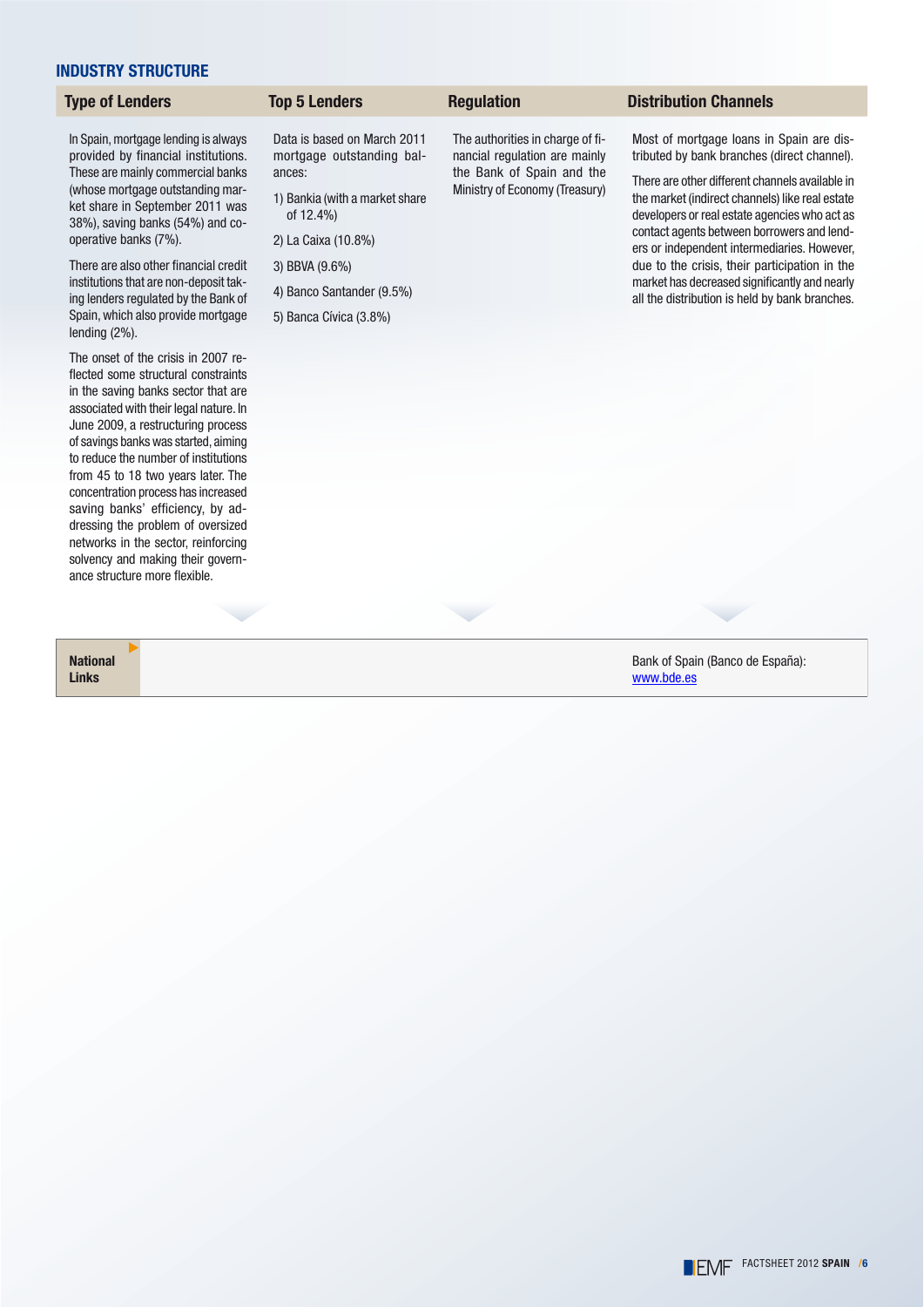### PRODUCT TYPES

### Mortgage Products

Despite the great variety of mortgage products, the Spanish mortgage offer is mainly composed of:

- a) Variable-rate mortgages, referenced to an index (mainly to the 12-month Euribor index), which is usually reviewed every 6-12 months; and
- b) Mortgages set at fixed rates for the entire duration of the mortgage contract; and
- c) Initial fixed-period mortgages, whereby the fixed rate is revised at a given frequency (above one year); and
- d) Combined mortgages, with a part of the mortgage at floating rate and another part being a fully fixedrate mortgage.

The most popular mortgage product in Spain is the variable rate (referenced) mortgage. It accounted for 81.3% of gross residential lending in 2011 and more than 97% of total outstanding mortgage lending at the end of 2009. However, since 2010 consumers' preference have gradually shifted towards initial fixed-rate mortgages, especially from 2 to 5 years.

Mortgages set at fixed rates are available on the market but are less popular due to restrictions on prepayment fees leading to higher nominal interest rates and borrower preferences.

**National** Links

### Interest-Rate Types as a Percentage of Mortgage Lending

Data is up to October 2011:

- ▶ 81.3% of transactions were subscribed at a rate referenced to one year or less; and
- ▶ 17.8% of loans were at a mixed rate with an initial 2-3 year period with a fixed rate and referenced to 6 months or one year Euribor for the remaining term of the loan; and
- ▶ Only 0.9% of mortgage transactions were at fixed rate.

### Breakdown by Loan Maturity Type

The average maturity of new mortgage loans in 2010 and 2011 was 25 years.

Bank of Spain (Banco de España): [www.bde.es](http://www.bde.es) Land Registers (Registradores de la Propiedad): [www.registradores.org](http://www.registradores.org)

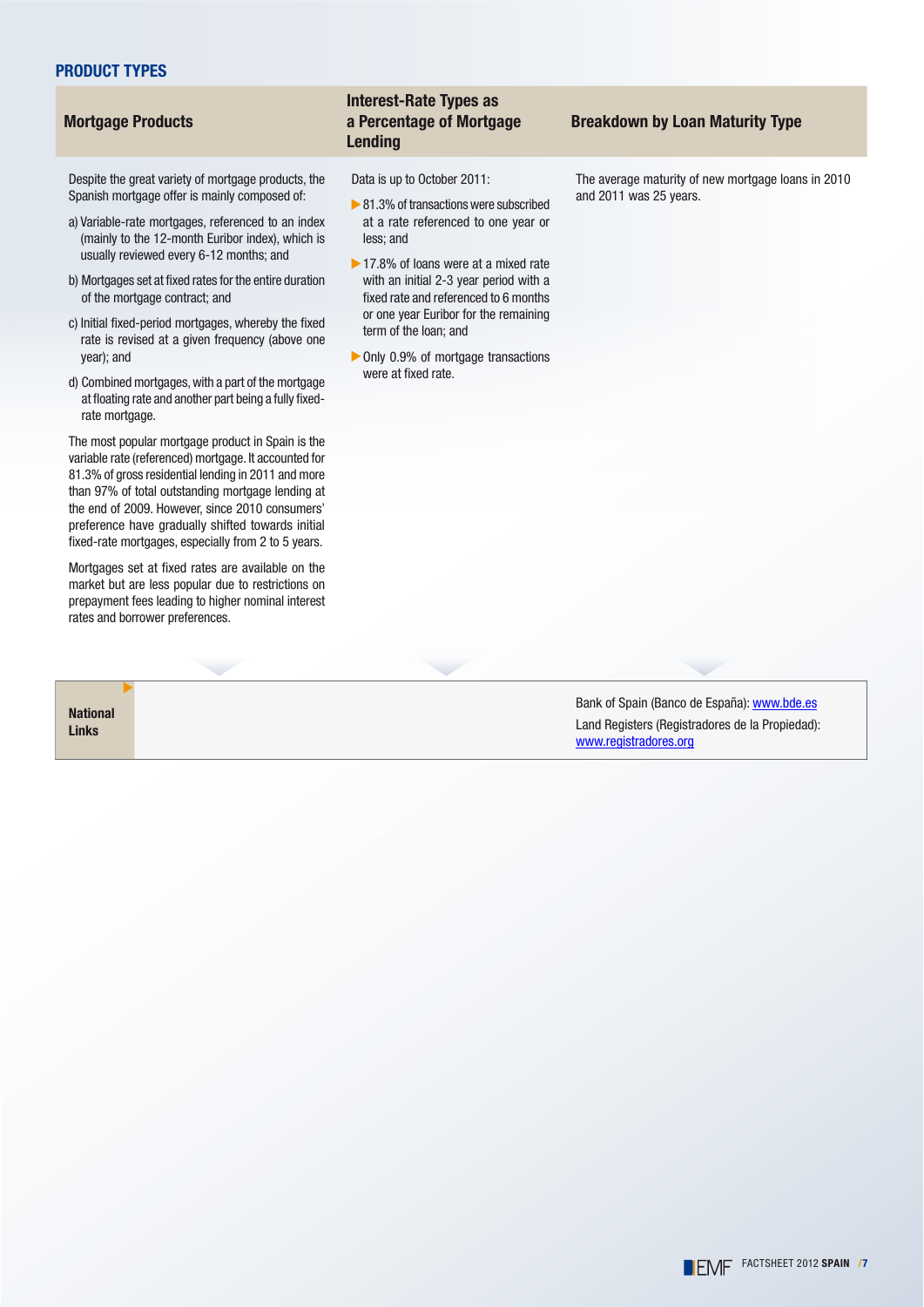### **Funding Methods and Trends** Data Data Data

### Funding Methods

Since most mortgage credit institutions in the Spanish market are universal banks operating in a number of different fields, funding methods encompass different funding sources: retail deposits, wholesale market, covered bonds and mortgage-backed securities (MBS).

### **Trends**

During 2011, the ongoing sovereign debt crisis and its impact on consumer confidence, coupled with concerns of a double-dip recession in the EU and the restructuring process of the financial sector, made funding activity notably more difficult for credit institutions.

However, despite this severe background, the issuance of mortgage bonds and MBS increased by 24% in September 2011 compared to the same period of 2010. It is worth noting that Spanish covered bonds performed relatively better, as the covered bond market remained active throughout the year. Covered bonds represented 78% of total issuance of mortgage securities.

At the end of September 2011, Spanish covered bonds (*cédulas hipotecarias*) and MBS released by Spanish financial institutions financed more than 78% of total outstanding residential lending. The volume of outstanding mortgage bonds and MBS was of worth EUR 532 billion, which in relative terms represented a growth of 2.4% compared to September 2010.

Besides, financial institutions have gradually reduced their dependence on wholesale funding by increasing the raising of retail deposits.

*Total Covered Bonds Outstanding (backed by mortgages) Total Covered Bonds Issuance (backed by mortgages) Total RMBS Issues*

# Links<br>Links [Hypostat Tables](http://www.hypo.org/content/default.asp?PageID=343)

Spanish Mortgage Association (*Asociación Hipotecaria Española*): [www.ahe.es](http://www.ahe.es) AIAF: [www.aiaf.com](http://www.aiaf.com) Bank of Spain (*Banco de España*): [www.bde.es](http://www.bde.es)

### DEFAULTS

National Links

EMF

Mortgage borrowers can subscribe to different mortgage payment insurances, i.e. covering unemployment, death, invalidity or illness. However, this cannot be considered a general common practice in the market.

### Safety Nets **Repossessions**

The evolution of non-performing loans has been widely affected by the deteriorating macroeconomic environment, especially in terms of unemployment.

Despite this severe scenario, the increase in the volume of doubtful mortgage loans moderated and even decreased since 2010 for some types of credit such as residential lending for households.

In June 2011 the ratio of doubtful loans for residential lending to households was 2.47% compared to 2.57% in June 2010 and 2.97% in June 2009. This positive development was the consequence, on one hand, of the low level of mortgage interest rates and, on the other hand, of the efforts made by financial institutions in order to restrain the growth of arrears.

As regards repossessions, the number of foreclosure procedures recorded in Courts sharply increased from 2008 to 2010 and remained stagnant in 2011. However, repossessions still remain at relative low levels. The number of properties taken into possession in the period 2008-June 2011 amounted to 140,485 which nearly represents 1% of the total number of households.

Spanish Mortgage Association (*Asociación Hipotecaria Española*): [www.ahe.es](http://www.ahe.es)

Bank of Spain (*Banco de España*): [www.bde.es](http://www.bde.es)



National Links